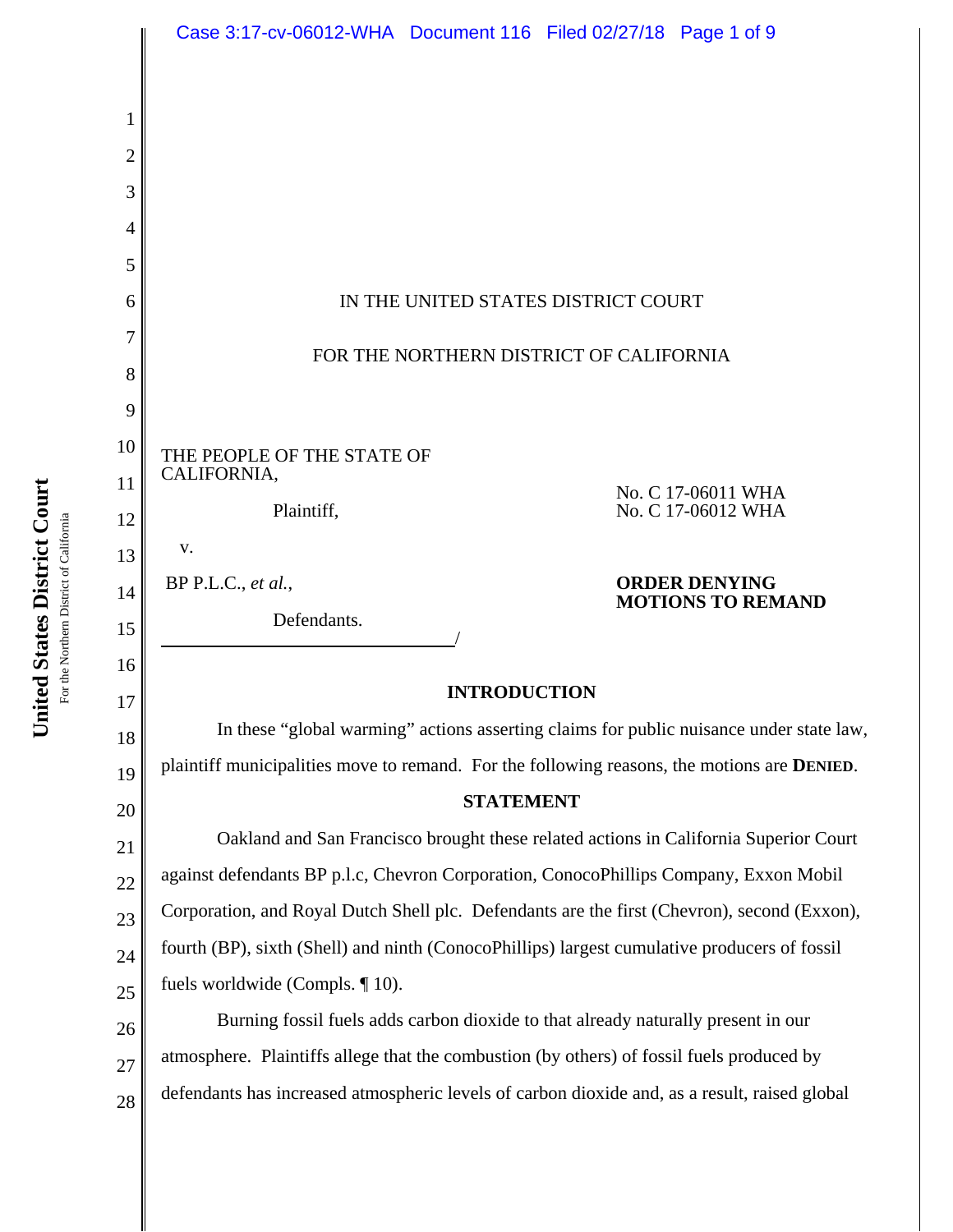#### Case 3:17-cv-06012-WHA Document 116 Filed 02/27/18 Page 2 of 9

temperatures and melted glaciers to cause a rise in sea levels, and thus caused flooding in Oakland and San Francisco (Oakl. Compl. ¶¶ 38, 48, 50; SF Compl. ¶¶ 38, 49, 51).

The complaints do not seek to impose liability for direct emissions of carbon dioxide, which emissions flow from combustion in worldwide machinery that use such fuels, like automobiles, jets, ships, train engines, powerplants, heating systems, factories, and so on. Rather, plaintiffs' state law nuisance claims are premised on the theory that — despite long-knowing that their products posed severe risks to the global climate — defendants produced fossil fuels while simultaneously engaging in large scale advertising and public relations campaigns to discredit scientific research on global warming, to downplay the risks of global warming, and to portray fossil fuels as environmentally responsible and essential to human well-being (Oakl. Compl. ¶¶ 11, 62–83; SF Compl. ¶¶ 11, 63–84).

12 13 14 15 16 17 18 The complaints further allege that accelerated sea level rise has and will continue to inundate public and private property in Oakland and San Francisco. Although plaintiffs (and the federal government through the Army Corps of Engineers) have already taken action to abate the harm of sea level rise, the magnitude of such actions will continue to increase. The complaints stress that a severe storm surge, coupled with higher sea levels, could result in loss of life and extensive damage to public and private property (Oakl. Compl. ¶¶ 84–92; SF Compl. ¶¶ 85–93).

19 20 21 22 Based on these allegations, each complaint asserts a single cause of action under California public nuisance law. As relief, such complaints seek an abatement fund to pay for seawalls and other infrastructure needed to address rising sea levels (Oakl. Compl.  $\P$ ] 93–98; SF Compl. ¶¶ 94–99, Relief Requested ¶ 2).

23 24 Defendants removed these actions. Plaintiffs now move to remand to state court. This order follows full briefing and oral argument.<sup>1</sup>

25

26

1

2

3

4

5

6

7

8

9

10

<sup>27</sup> 28 <sup>1</sup> Six similar actions, filed by the County of San Mateo, City of Imperial Beach, County of Marin, County of Santa Cruz, City of Santa Cruz and City of Richmond, respectively, are pending in this district before Judge Vince Chhabria (Case Nos. 17-cv-4929, 17-cv-4934, 17-cv-4935, 18-cv-0450, 18-cv-0458, 18-cv-0732). In comparison to the instant cases, these actions assert additional claims (including product liability, negligence, and trespass) against additional defendants.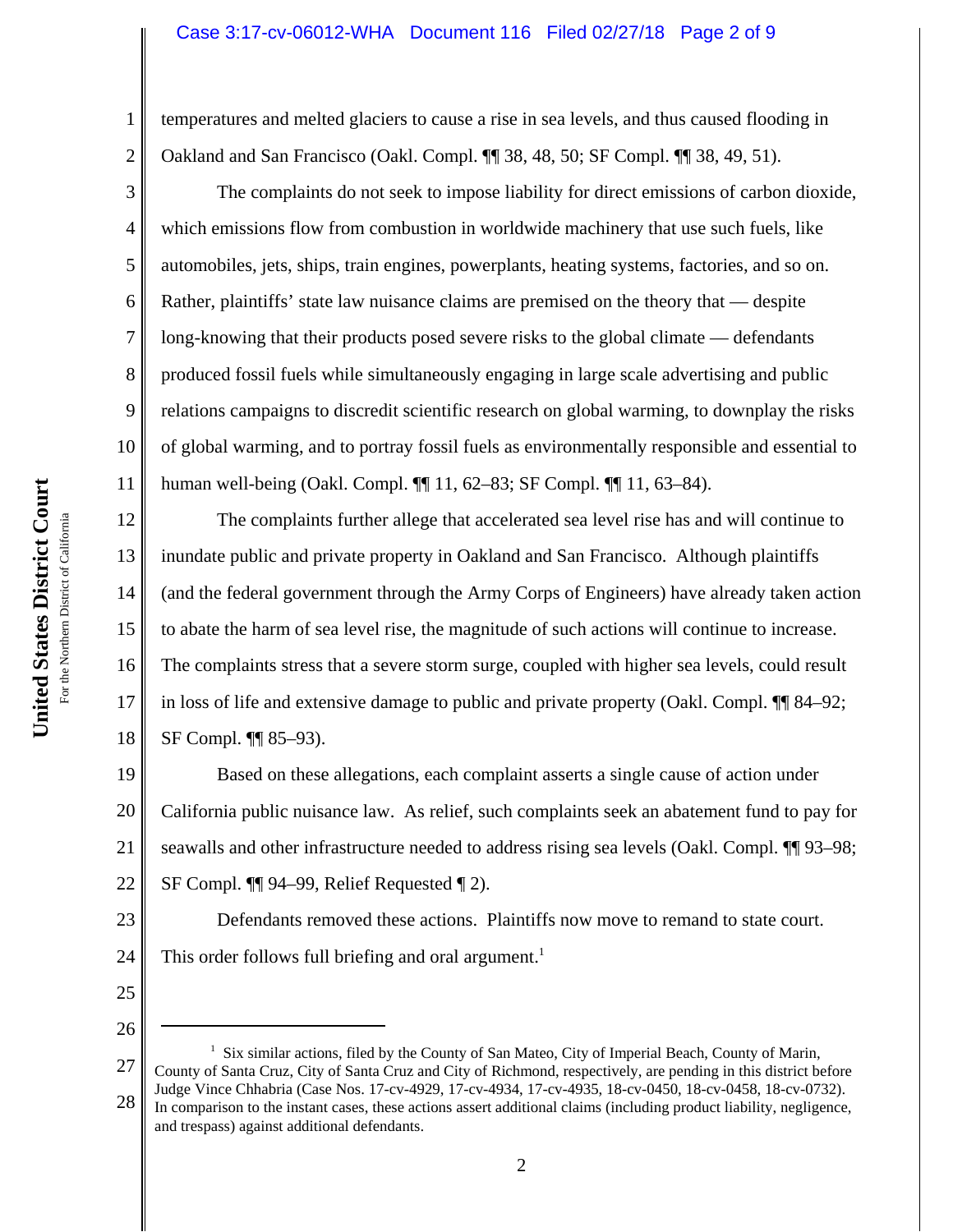# **ANALYSIS**

| $\mathbf{1}$   | <b>ANALYSIS</b>                                                                                                                                                                                    |
|----------------|----------------------------------------------------------------------------------------------------------------------------------------------------------------------------------------------------|
| $\mathfrak{2}$ | Plaintiffs' nuisance claims — which address the national and international geophysical                                                                                                             |
| 3              | phenomenon of global warming - are necessarily governed by federal common law. District                                                                                                            |
| $\overline{4}$ | courts have original jurisdiction over "all civil actions arising under the Constitution, laws, or                                                                                                 |
| 5              | treaties of the United States," including claims brought under federal common law. Nat'l                                                                                                           |
| 6              | Farmers Union Ins. Cos. v. Crow Tribe of Indians, 471 U.S. 845, 850 (1985) (citing 28 U.S.C.                                                                                                       |
| 7              | § 1331). Federal jurisdiction over these actions is therefore proper.                                                                                                                              |
| 8              | Federal courts, unlike state courts, do not possess a general power to develop and apply                                                                                                           |
| 9              | their own rules of decision. City of Milwaukee v. Illinois, 451 U.S. 304, 312 (1981)                                                                                                               |
| 10             | ("Milwaukee II"). Federal common law is appropriately fashioned, however, where a federal                                                                                                          |
| 11             | rule of decision is "necessary to protect uniquely federal interests." Texas Indus., Inc. v.                                                                                                       |
| 12             | Radcliff Materials, Inc., 451 U.S. 630, 640 (1981). While not all federal interests fall into this                                                                                                 |
| 13             | category, uniquely federal interests exist in "interstate and international disputes implicating the                                                                                               |
| 14             | conflicting rights of States or our relations with foreign nations." <i>Id.</i> at 641. In such disputes,                                                                                          |
| 15             | the "nature of the controversy makes it inappropriate for state law to control." Ibid.                                                                                                             |
| 16             | In Illinois v. City of Milwaukee, 406 U.S. 91, 107 n.9 (1972) ("Milwaukee $\Gamma$ "), for                                                                                                         |
| 17             | example, the Supreme Court applied federal common law to an interstate nuisance claim,                                                                                                             |
| 18             | explaining that:                                                                                                                                                                                   |
| 19             | Federal common law and not the varying common law of the<br>individual States is, we think, entitled and necessary to be                                                                           |
| 20             | recognized as a basis for dealing in uniform standard with the<br>environmental rights of a State against improper impairment by                                                                   |
| 21             | sources outside its domain. The more would this seem to be                                                                                                                                         |
| 22             | imperative in the present era of growing concern on the part of<br>a State about its ecological conditions and impairments of them.<br>In the outside sources of such impairment, more conflicting |
| 23             | disputes, increasing assertions and proliferating contentions would<br>seem to be inevitable. Until the field has been made the subject of                                                         |
| 24             | comprehensive legislation or authorized administrative standards,<br>only a federal common law basis can provide an adequate means                                                                 |
| 25             | for dealing with such claims as alleged federal rights.                                                                                                                                            |
| 26             | The Supreme Court has continued to affirm that, post– <i>Erie</i> , federal common law includes                                                                                                    |
| 27             | the general subject of environmental law and specifically includes ambient or interstate air and                                                                                                   |
| 28             | water pollution. Am. Elec. Power Co., Inc. v. Connecticut, 564 U.S. 410, 421 (2011) ("AEP").                                                                                                       |
|                |                                                                                                                                                                                                    |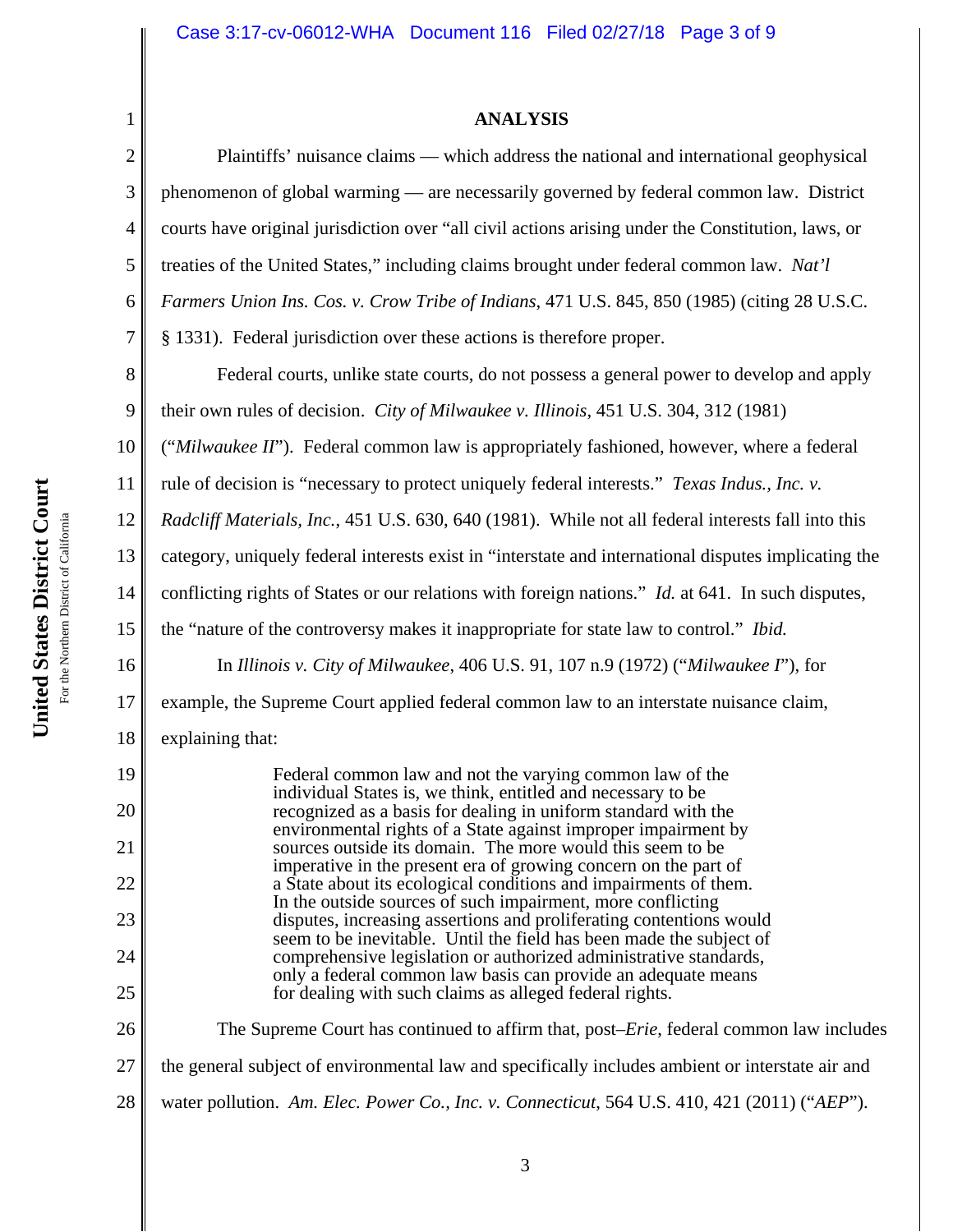#### Case 3:17-cv-06012-WHA Document 116 Filed 02/27/18 Page 4 of 9

3 Both our court of appeals and the Supreme Court have addressed the viability of the federal common law of nuisance to address global warming. The parties sharply contest the import of these decisions.

4 5 6 7 8 9 10 11 12 13 14 15 The plaintiffs in *AEP* brought suit against five domestic emitters of carbon dioxide, alleging that by contributing to global warming, those defendants had violated the federal common law of interstate nuisance, or, in the alternative, state tort law. 564 U.S. at 418. The Supreme Court recognized that environmental protection "is undoubtedly an area within national legislative power, one in which federal courts may fill in statutory interstices, and, if necessary, even fashion federal law." *Id.* at 421 (internal quotes and citations omitted). It held, however, that because the Clean Air Act "[spoke] directly" to the issue of carbon-dioxide emissions from domestic power-plants, the Act displaced any federal common law right to seek an abatement of defendants' emissions. *Id.* at 424–25. *AEP* did not reach the plaintiffs' state law claims. Instead, Justice Ginsburg explained that "the availability *vel non* of a state lawsuit depend[ed], *inter alia*, on the preemptive effect of the federal Act," and left the matter open for consideration on remand. *Id.* at 429.

16 17 18 19 20 21 22 23 24 Our court of appeals addressed similar claims in *Native Village of Kivalina v. ExxonMobil Corp.*, 696 F.3d 849 (9th Cir. 2012) ("*Kivalina*"). Citing to *AEP*, the appellate court held that the Clean Air Act also displaced federal common law nuisance claims for *damages* caused by global warming. *Id.* at 856. *Kivalina* underscored that "federal common law can apply to transboundary pollution suits," and that most often such suits are  $-$  as here  $$ founded on a theory of public nuisance. *Id.* at 855.But *Kivalina* also failed to reach the plaintiffs' state law claims, which the district court had dismissed without prejudice to their refiling in state court. *Id.* at 858; *Native Vill. of Kivalina v. ExxonMobil Corp.*, 663 F. Supp. 2d 863, 882–83 (N.D. Cal. 2009) (Judge Saundra Brown Armstrong).

25 26 27 28 Here, as in *Milwaukee I*, *AEP*, and *Kivalina*, a uniform standard of decision is necessary to deal with the issues raised in plaintiffs' complaints. If ever a problem cried out for a uniform and comprehensive solution, it is the geophysical problem described by the complaints, a problem centuries in the making (and studying) with causes ranging from volcanoes, to wildfires,

1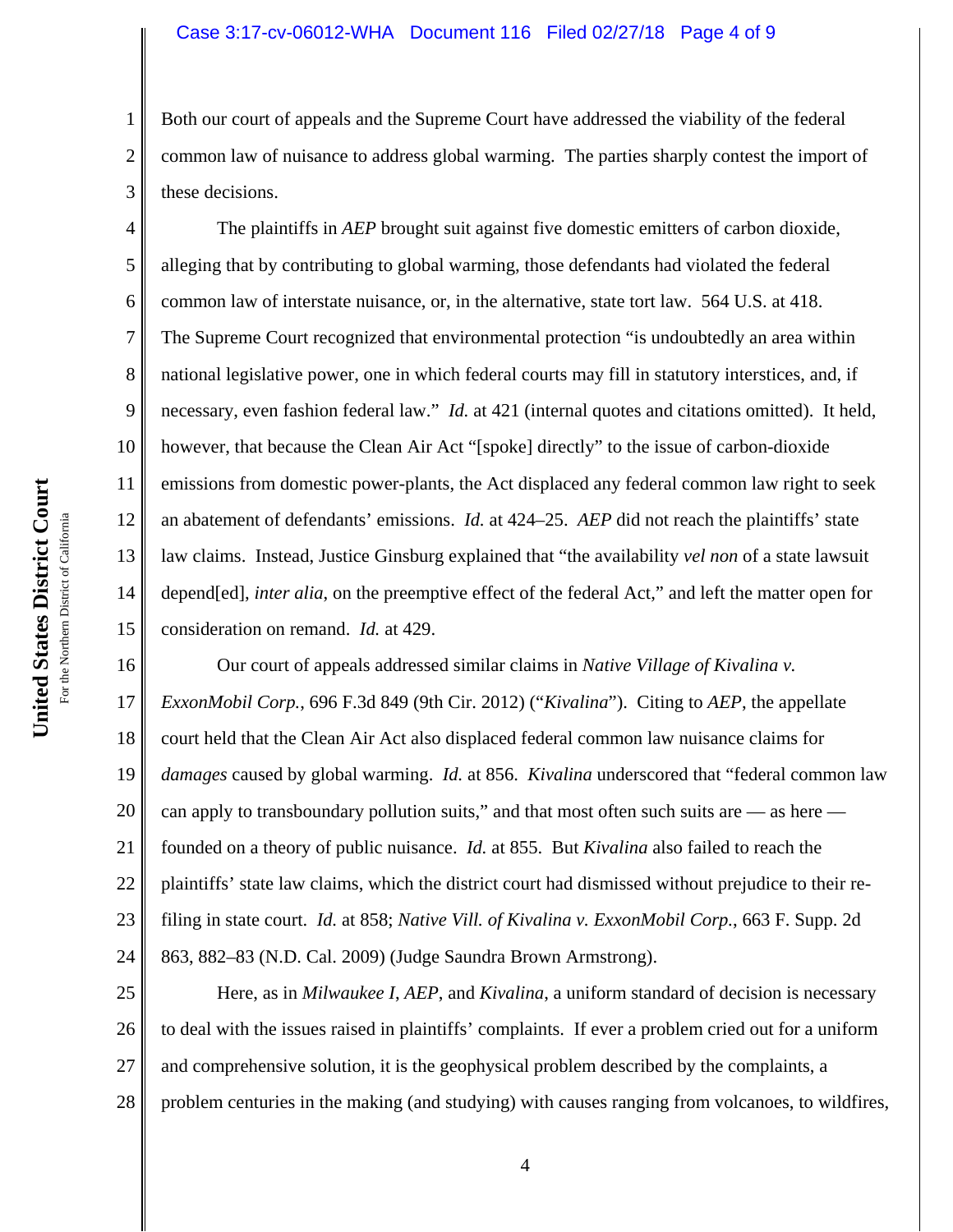#### Case 3:17-cv-06012-WHA Document 116 Filed 02/27/18 Page 5 of 9

1 2 3 4 5 6 7 8 9 10 11 to deforestation to stimulation of other greenhouse gases — and, most pertinent here, to the combustion of fossil fuels. The range of consequences is likewise universal — warmer weather in some places that may benefit agriculture but worse weather in others, *e.g.*, worse hurricanes, more drought, more crop failures and — as here specifically alleged — the melting of the ice caps, the rising of the oceans, and the inevitable flooding of coastal lands. Taking the complaints at face value, the scope of the worldwide predicament demands the most comprehensive view available, which in our American court system means our federal courts and our federal common law. A patchwork of fifty different answers to the same fundamental global issue would be unworkable. This is not to say that the ultimate answer under our federal common law will favor judicial relief. But it is to say that the extent of any judicial relief should be uniform across our nation.

12 13 Plaintiffs raise three primary arguments in seeking to avoid federal common law. None are persuasive.

14 15 16 17 18 19 20 21 22 23 24 *First*, plaintiffs argue that — in contrast to earlier transboundary pollution suits such as *AEP* and *Kivalina* — plaintiffs' nuisance claims are brought against *sellers* of a product rather than direct *dischargers* of interstate pollutants. Extending federal common law to the current dispute, plaintiffs caution, would extend the scope of federal nuisance law well beyond its original justification. To be sure, plaintiffs raise novel theories of liability. And it is also true, of course, that the development of federal common law is necessary only in a "few and restricted instances." *Milwaukee II*, 451 U.S. at 313. As explained above, however, the transboundary problem of global warming raises exactly the sort of federal interests that necessitate a uniform solution. This is no less true because plaintiffs assert a novel theory of liability, nor is it less true because plaintiffs' theory mirrors the sort of state-law claims that are traditionally applied to products made in other states and sold nationally.<sup>2</sup>

25

26 27 28  $2$  Notably, in support of their theory of liability plaintiffs cite decisions where the alleged nuisance was caused by a product's use *in California*. In *People v. ConAgra Grocery Products Company*, 17 Cal. App. 5th 51 (2017), the plaintiffs sued producers and manufacturers of lead paint, arguing that the defendants deceptively minimized its dangers and promoted its use. The plaintiffs there, however, sought abatement only with respect to products used in California buildings. Similarly, the claims in *Ileto v. Glock Inc.*, 349 F.3d 1191 (9th Cir. 2003), concerned the manufacture and marketing of firearms but stemmed from the shooting of six individuals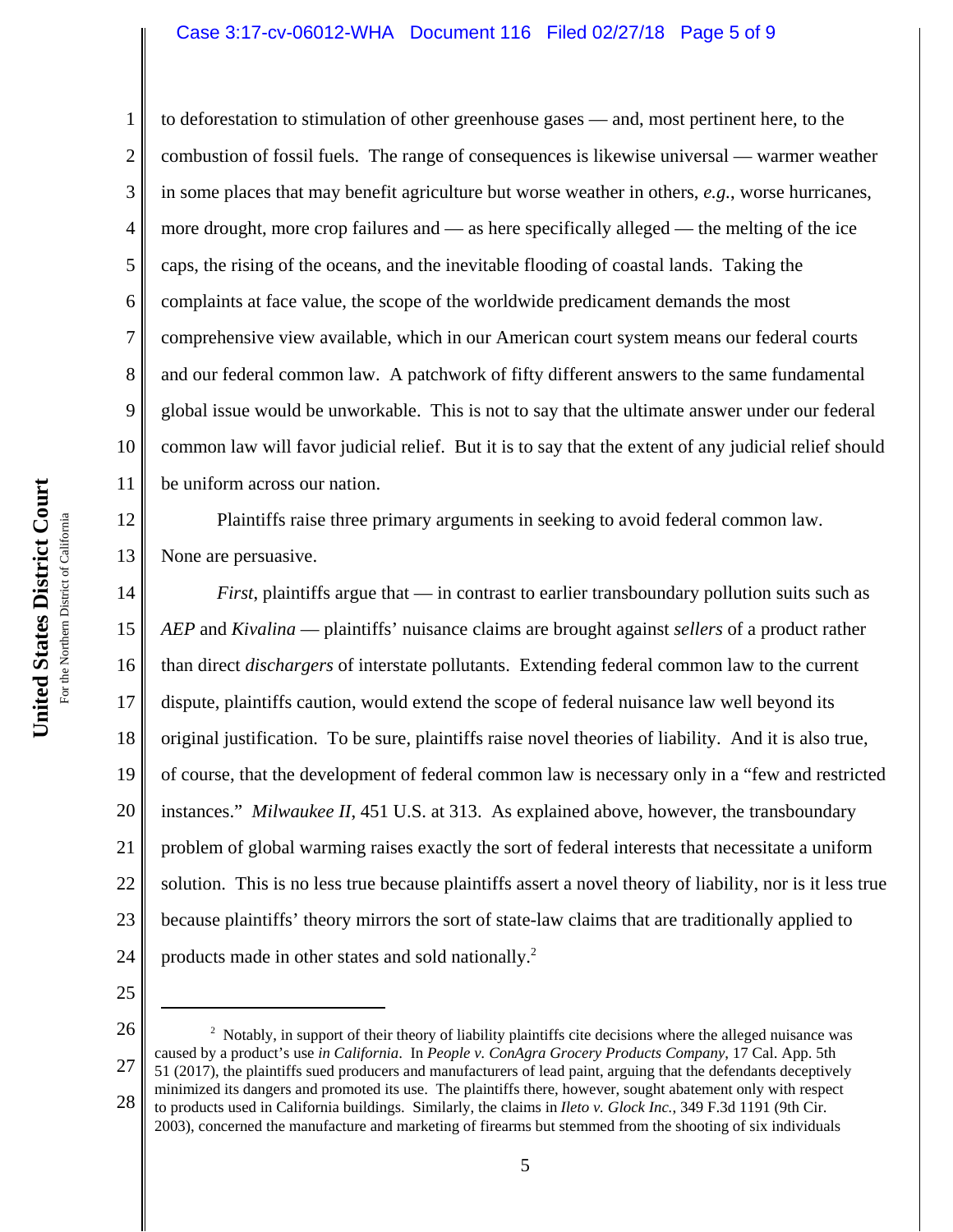#### Case 3:17-cv-06012-WHA Document 116 Filed 02/27/18 Page 6 of 9

Plaintiffs' reliance on *National Audubon Society v. Department of Water*, 869 F.2d 1196 (9th Cir. 1988), is also misplaced. There, our court of appeals held that federal nuisance law did not extend to claims concerning a California agency's diversion of water from a lake wholly within the state. Although the water diversion may have led to air pollution in both California and Nevada, our court of appeals found that it was "essentially a domestic dispute" in which application of state law would not be inappropriate. *Id.* at 1204–05. The court underscored, however, that the Supreme Court does consider the application of state law inappropriate (and the application of federal law appropriate) in "those interstate controversies which involve a state suing sources outside of its own territory." *Id.* at 1205.

*Second*, plaintiffs contend that — even if their claims are tantamount to the interstate pollution claims raised in *AEP* and *Kivalina* — the Clean Air Act displaces such federal common law claims. Moreover, they argue, *International Paper Company v. Ouellette*, 479 U.S. 481 (1987), held that once federal common law is displaced, state law once again governs.

14 15 16 17 18 19 20 21 This order presumes that when congressional action displaces federal common law, state law becomes available to the extent it is not preempted by statute. *AEP*, 564 U.S. at 429. But while *AEP* and *Kivalina* left open the question of whether nuisance claims against *domestic emitters* of greenhouse gases could be brought under state law, they did not recognize the displacement of the federal common law claims raised here. Emissions from domestic sources are certainly regulated by the Clean Air Act, but plaintiffs here have fixated on an earlier moment in the train of industry, the earlier moment of production and sale of fossil fuels, not their combustion.

22 23 24 25 26 Through the Clean Air Act, Congress established a comprehensive state and federal scheme to control air pollution in the United States. 42 U.S.C. § 7401 *et seq*. The central elements of this comprehensive scheme are (1) the Act's provisions for uniform national standards of performance for new stationary sources of air pollution, § 7411, (2) the Act's provisions for uniform national emission standards for certain air pollutants, § 7412, (3) the

27

1

2

3

4

5

6

7

8

9

10

11

12

<sup>28</sup> in Los Angeles. Plaintiffs' claims here, by contrast, are not localized to California and instead concern fossil fuel consumption worldwide.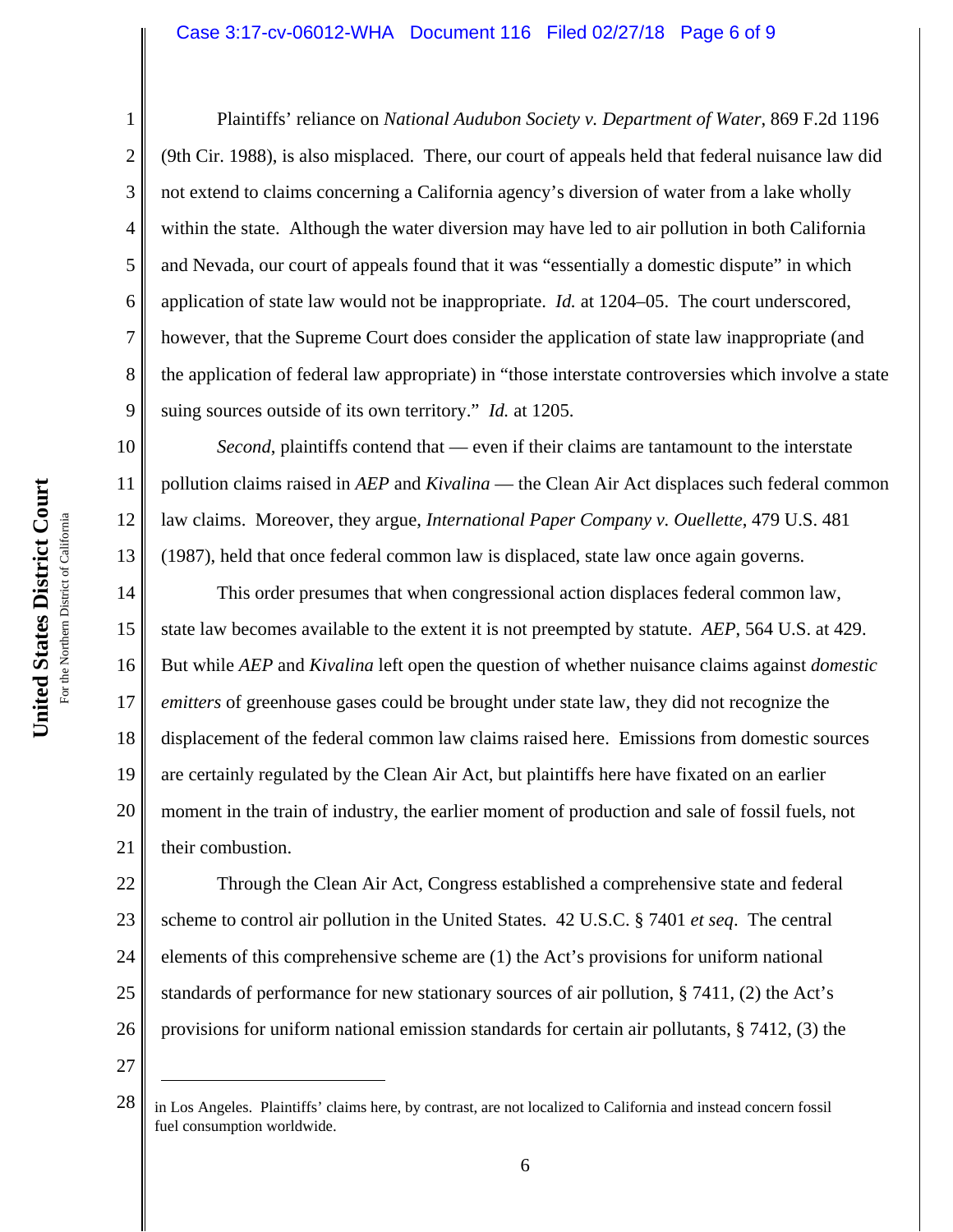#### Case 3:17-cv-06012-WHA Document 116 Filed 02/27/18 Page 7 of 9

Act's promulgation of primary and secondary national ambient air quality standards, §§ 7408–09, and (4) the development of national ambient air quality standards for motor vehicle emissions, § 7521. The Clean Air Act displaced the nuisance claims asserted in *Kivalina* and *AEP* because the Act "spoke directly" to the issues presented — *domestic* emissions of greenhouse gases. The same cannot be said here.

Plaintiffs' nuisance claims center on an alleged scheme to produce and sell fossil fuels while deceiving the public regarding the dangers of global warming and the benefits of fossil fuels. Plaintiffs do not bring claims against emitters, but rather bring claims against defendants for having put fossil fuels into the flow of international commerce. Importantly, unlike *AEP* and *Kivalina*, which sought only to reach domestic conduct, plaintiffs' claims here attack behavior worldwide. While some of the fuel produced by defendants is certainly consumed in the United States (emissions from which are regulated by the Clean Air Act), greenhouse gases emanating from overseas sources are equally guilty (perhaps more so) of causing plaintiffs' harm. Yet these foreign emissions are out of the EPA and Clean Air Act's reach.

15 16 17 18 19 20 21 22 For displacement to occur, "[t]he existence of laws generally applicable to the question is not sufficient; the applicability of displacement is an issue-specific inquiry." *Kivalina*, 696 F.3d at 856. In *Milwaukee I*, the Supreme Court considered multiple statutes potentially affecting the federal question but ultimately concluded that no statute directly addressed the question and accordingly held that the federal common law public nuisance claim had not been displaced. 406 U.S. at 101–03. Here, the Clean Air Act does not provide a sufficient legislative solution to the nuisance alleged to warrant a conclusion that this legislation has occupied the field to the exclusion of federal common law.

23 24 25 26 27 *Third*, the well-pleaded complaint rule does not bar removal of these actions. Federal jurisdiction exists in this case if the claims necessarily arise under federal common law. *Wayne v. DHL Worldwide Express*, 294 F.3d 1179, 1184 (9th Cir. 2002). Plaintiffs concede that our court of appeals recognized this rule, but contend that it should be ignored as dicta. To the contrary, in support *Wayne* cited *Milwaukee I*, where the Supreme Court explained that a claim

1

2

3

4

5

6

7

8

9

10

11

12

13

14

28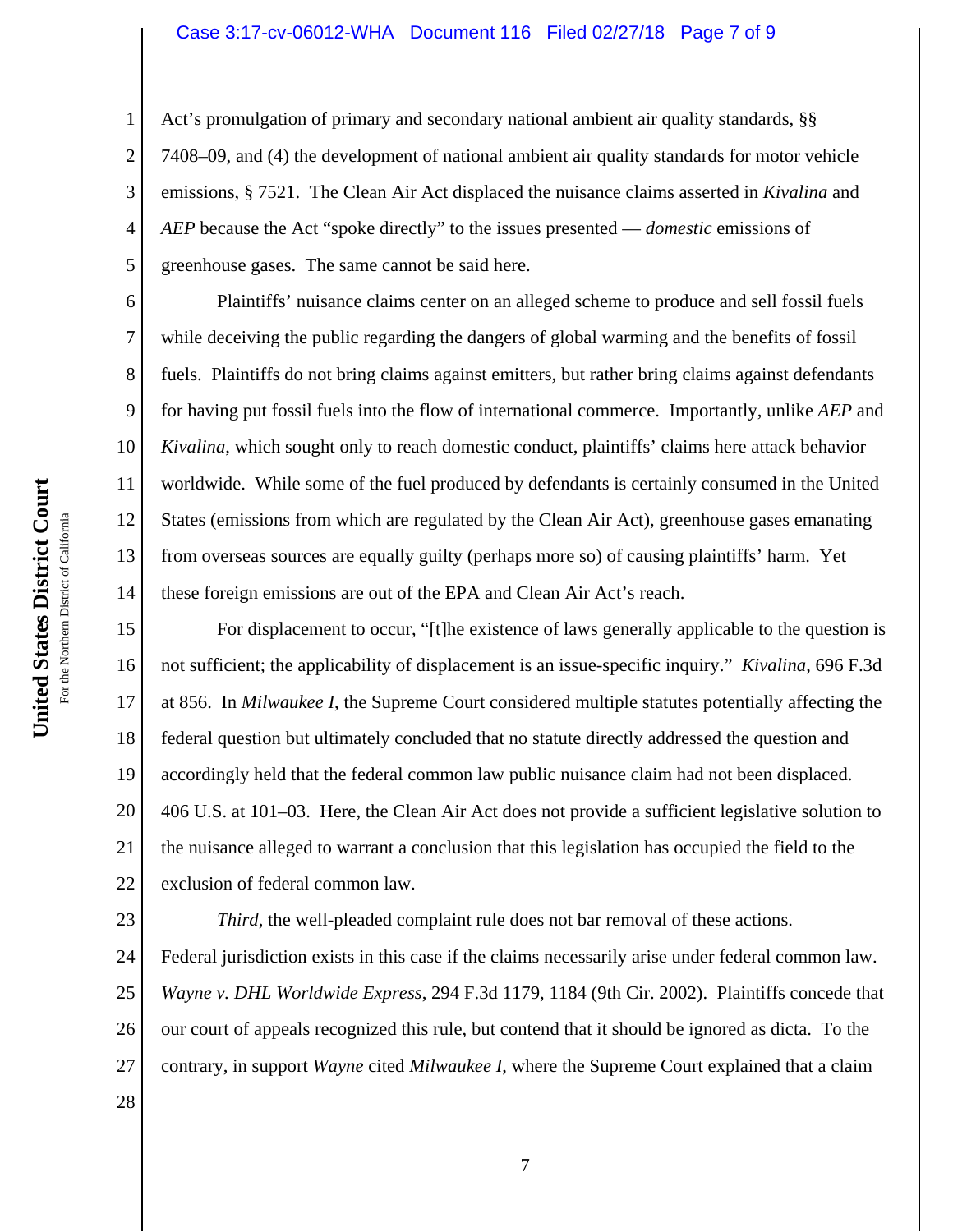"'arises under' federal law if the dispositive issues stated in the complaint require the application of federal common law." 406 U.S. at 100.<sup>3</sup>

Plaintiffs' claims for public nuisance, though pled as state-law claims, depend on a global complex of geophysical cause and effect involving all nations of the planet (and the oceans and atmosphere). It necessarily involves the relationships between the United States and all other nations. It demands to be governed by as universal a rule of apportioning responsibility as is available. This order does not address whether (or not) plaintiffs have stated claims for relief. But plaintiffs' claims, if any, are governed by federal common law. Federal jurisdiction is therefore proper.

10 11 12 13 14 15 16 17 The foregoing is sufficient to deny plaintiffs' motions for remand. It is worth noting, however, that other issues implicated by plaintiffs' claims also demonstrate the proprietary of federal common law jurisdiction. Importantly, the very instrumentality of plaintiffs' alleged injury — the flooding of coastal lands — is, by definition, the navigable waters of the United States. Plaintiffs' claims therefore necessarily implicate an area quintessentially within the province of the federal courts. *See Michigan v. U.S. Army Corps of Eng'rs*, 667 F.3d 765, 772 (7th Cir. 2011). This issue was not waived, as defendants timely invoked federal common law as a grounds for removal.

#### **CONCLUSION**

For the foregoing reasons, plaintiffs' motions for remand are **DENIED**.

### **CERTIFICATION UNDER 28 U.S.C. § 1292(b)**

21 22 23 The district court hereby certifies for interlocutory appeal the issue of whether plaintiffs' nuisance claims are removable on the ground that such claims are governed by federal common law. This order finds that this is a controlling question of law as to which there is substantial

1

2

3

4

5

6

7

8

9

18

19

20

24

25

**United States District Court**

<sup>26</sup> 27 <sup>3</sup> Plaintiffs' remaining authorities on this point are inapposite. Contrary to plaintiffs, our court of appeals found that it lacked subject-matter jurisdiction over the state-law claims asserted in *Patrickson v. Dole Food Company* because it was merely possible that "the federal common law of foreign relations *might* arise as an issue." 251 F.3d 795, 803 (9th Cir. 2001) (emphasis added). Similarly, the complaint in *Provincial*

<sup>28</sup> *Government of Marinduque v. Placer Dome, Inc.*, 582 F.3d 1083, 1090 (9th Cir. 2009), did not raise federal law on its face, but rather implicated it "only defensively."